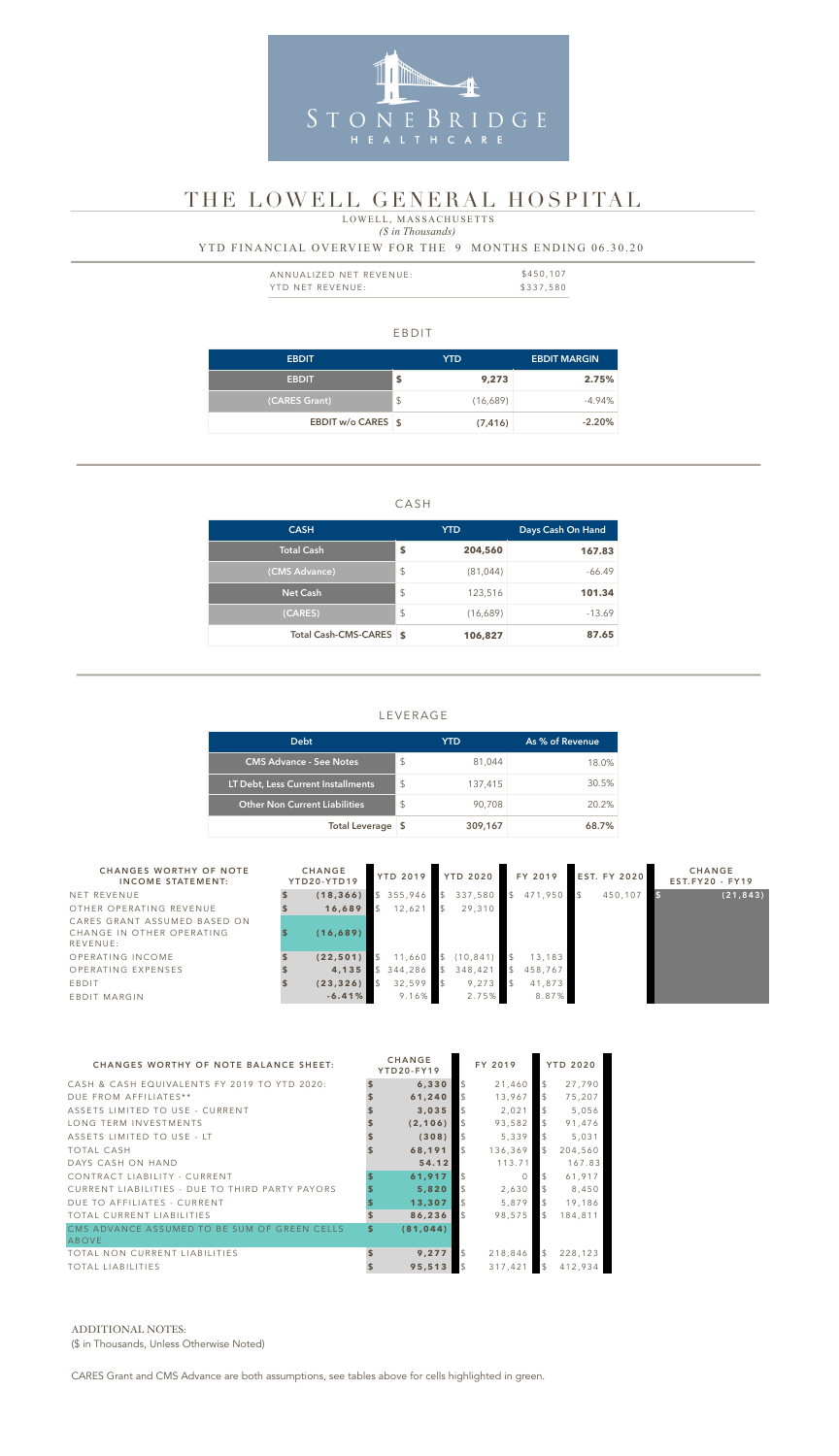

# EBDIT

### *(\$ in Thousands)*  YTD EBDIT WITH & WITHOUT CARES GRANT FOR THE 9 MONTHS ENDING 06.30.20 THE LOWELL GENERAL HOSPITAL

| ANNUALIZED NET REVENUE: | \$450,107 |
|-------------------------|-----------|
| YTD NET REVENUE:        | \$337,580 |

## EBDIT YTD 2020

| <b>EBDIT</b>             |               | <b>YTD</b> | <b>EBDIT MARGIN</b> |
|--------------------------|---------------|------------|---------------------|
| <b>Operating Income</b>  | $\mathcal{L}$ | (10, 841)  |                     |
| <b>Plus Interest</b>     | $\mathcal{L}$ | 5,355      |                     |
| <b>Plus Depreciation</b> | $\frac{1}{2}$ | 14,759     |                     |
| Total EBDIT \$           |               | 9,273      | 2.75%               |

### CARES GRANT

| <b>CARES GRANT</b>         | <b>Notes</b>                         | <b>YTD</b> |
|----------------------------|--------------------------------------|------------|
| <b>CARES Grant</b>         | See Notes on Pg 1 of<br>this Summary |            |
| <b>Total CARES Funding</b> |                                      | (16,689)   |

### EBDIT WITHOUT CARES

| <b>EBDIT WITHOUT CARES</b> |   | YTD.     | <b>EBDIT MARGIN</b> |
|----------------------------|---|----------|---------------------|
| <b>EBDIT w/ CARES</b>      | S | 9,273    | 2.75%               |
| (CARES)                    |   | (16,689) | $-4.94\%$           |
| Total EBDIT w/o CARES \$   |   | (7, 416) | $-2.20%$            |